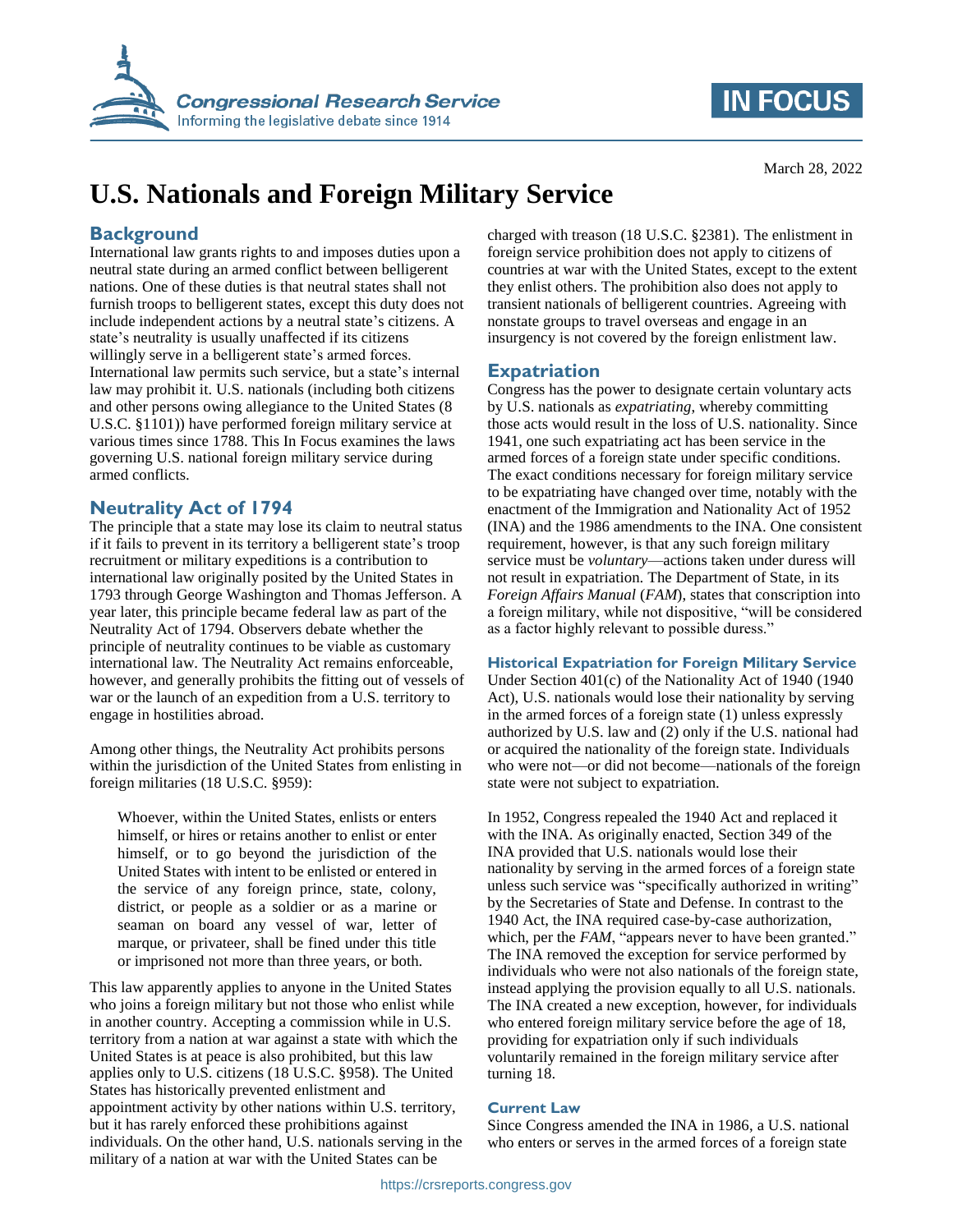will be expatriated if (1) those armed forces are engaged in hostilities against the United States or (2) the U.S. national serves as a commissioned or noncommissioned officer (8 U.S.C. §1481). The 1986 amendments also removed the requirement that such service be approved by the Secretaries of State and Defense but required that an individual *intend* to relinquish U.S. nationality.

As noted in the *FAM*, the State Department has determined that voluntary service in the armed forces of a state engaged in hostilities against the United States is "strong evidence of intent to relinquish U.S. citizenship." In addition, it has interpreted *armed forces of a foreign state* under the INA to include the forces of unrecognized states but not paramilitary organizations.

### **U.S. and International Law**

Although the United States has never prosecuted anyone under the War Crimes Act (18 U.S.C. §2441), U.S. nationals serving in a foreign military should be aware certain conduct may be considered a war crime. The Act prohibits certain breaches of the Geneva Conventions of 1949, including Common Article 3, and other international agreements. These crimes include violations of obligations during war to protect civilians, prisoners, and other protected persons, as well as civilian property not used for military purposes. War crimes include certain conduct against combatants, such as a perfidious attack or misuse of a flag of truce or emblems of the Geneva Convention (see CRS Legal Sidebar LSB10709, *War Crimes: A Primer*, by Jennifer K. Elsea). U.S. nationals assisting a belligerent state would also be subject to other extraterritorial federal laws. **[Table 1](#page-1-0)** includes salient offenses.

| 18 U.S.C. | <b>Offense</b>                                  |
|-----------|-------------------------------------------------|
| \$175     | Prohibitions with respect to biological weapons |
| \$229     | Prohibited activities (chemical weapons)        |
| \$956     | Conspiracy to kill  in a foreign country        |
| \$1091    | Genocide                                        |
| \$1203    | Hostage taking                                  |
| \$1651    | Piracy under law of nations                     |
| §2332a    | Use of weapons of mass destruction              |
| 62340A    | Torture                                         |

#### <span id="page-1-0"></span>**Table 1. Selected Extraterritorial Federal Offenses**

**Source:** CRS analysis of Title 18, *U.S. Code*, *Part I–Crimes.*

### **U.S. Military Personnel**

Among other prohibitions, the *emoluments clause* in the U.S. Constitution bars all servicemembers from foreign military service (FMS) without congressional consent (U.S. Const., art. I, §9, cl. 8). They "must give the government their unclouded judgment and their uncompromised loyalty" (18 Op. O.L.C. 13, p. 18, March 1, 1994). The FMS bar applies to active, reserve, and national guard forces, as well as all regular component and certain reserve component retirees from these forces. Also, the Department of Defense (DOD) deems unauthorized FMS inconsistent

with regular retired status and will discontinue retired pay (DOD 7000.14-R, Vol. 7B, §060502). Reserve retirees *entitled* to retired pay, but not yet eligible to receive it, are barred from FMS (called *gray area retirees* as retirement occurs before retired pay starts, usually at age 60). Reserve retirees *receiving* retired pay are not barred; their FMS is restricted. Reserve retirees forfeit retired pay, if, while receiving pay, FMS is performed (1) as a commissioned or noncommissioned officer or (2) for a nation engaged in hostilities against the United States (Ibid, §060401; see also 8 U.S.C. §1481(a)(3)). Being a citizen of the FMS country has no effect on an *emoluments clause* prohibition; consent from Congress is still required for this service. Multiple citizenship by itself is not a basis for discontinuing or forfeiting military retired pay. However, regular retirees who renounce U.S. citizenship may not receive pay, but reserve retirees, as well as disability retirees, who renounce U.S. citizenship would continue to receive retired pay (Ibid, Vol. 7B, §§060101, 060401).

### **Authorized Foreign Military Service (FMS)**

Congressional consent is granted for FMS by military retirees in newly democratic nations (10 U.S.C. §1060). The Secretary concerned and the Secretary of State must approve it (22 C.F.R. Part 3a). Former servicemembers with no military status and not entitled to military retired pay can perform FMS on the same basis as a U.S. national who never served in the armed services, with some exceptions (see ["U.S. Intelligence Personnel"](#page-1-1)).

## **Foreign Government Employment (FGE)**

Congressional consent is granted for FGE by regular retirees, *gray area retirees*, and reserve component members (P.L. 95-105, §509). FGE is approved through the same process as authorized FMS (22 C.F.R. Part 3a). A reserve member who accepts unapproved FGE would be subject to military discipline. Regular retired pay is reduced by the compensation received if the FGE is not approved (DOD 7000.14-R, Vol. 7B, §050404). Military departments must submit annual reports to Congress of FGE approved for retired general or flag officers (37 U.S.C. §908).

# <span id="page-1-1"></span>**U.S. Intelligence Personnel**

Since 2014, former employees, contractors, and servicemembers of the intelligence community (IC) were required to report their FMS and FGE in the two years after occupying a *covered position*, which is any IC role with access to intelligence sources or methods information (50 U.S.C. §3073a). In March 2022, Congress replaced this reporting rule with a 30-month ban on FMS and FGE (P.L. 117-103, Division X, Title III, §308). The Director of National Intelligence can grant waivers to the IC ban but not to an *emoluments clause* prohibition. Individuals violating this ban may be fined or prosecuted, and their security clearance is to be revoked by the head of the IC element concerned.

**Jennifer K. Elsea**, Legislative Attorney **Jonathan M. Gaffney**, Legislative Attorney **Alan Ott**, Analyst in Defense and Intelligence Personnel Policy